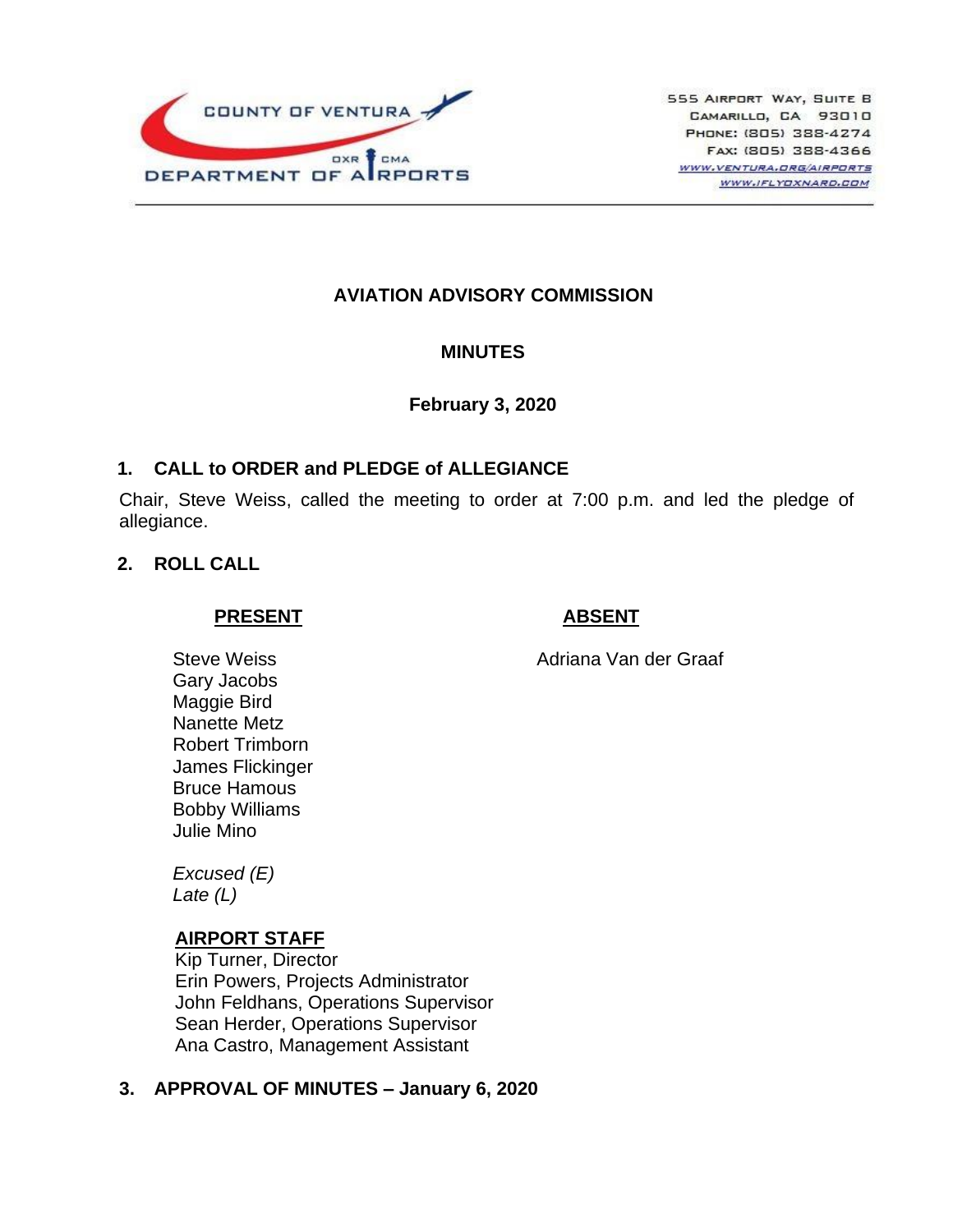*Gary Jacobs moved to approve the January minutes and Robert Trimborn seconded the motion. All others voted in favor and the motion passed unanimously.*

**4. PUBLIC COMMENT -** Citizens wishing to speak to the Commission on an airport related item must fill out a speaker card and submit it to the secretary. Comments will be limited to a maximum of **three** minutes per item.

*Speaker cards for issues NOT on the agenda must be submitted before the end of the public comment period.* 

*Speaker cards for issues listed on the agenda must be presented before the item is up for consideration. Speakers will be called when the item is presented.*

None.

## **5. UNFINISHED BUSINESS**

None.

## **6. NEW BUSINESS**

**A. Subject: Receive and File Financial Reports for the Period Ending December 31, 2019.**

# **Recommendation:**

Staff requests that your Commission/Authorities receive and file the unaudited financial reports for the period ending December 31, 2019.

Director Kip Turner went over a PowerPoint presentation and provided a summary of the Department of Airports' financial performance.

# *Gary Jacobs moved to approve staff's recommendation and Maggie Bird seconded the motion. All others voted in favor and the motion passed unanimously.*

## **B. Subject: Receive and File an Update on the Northeast Hangar Development Project, Phase 1 at Camarillo Airport.**

## **Recommendation:**

Staff requests that your Commission/Authority receive and file an update on the Northeast Hangar Development's Phase 1 project at Camarillo Airport.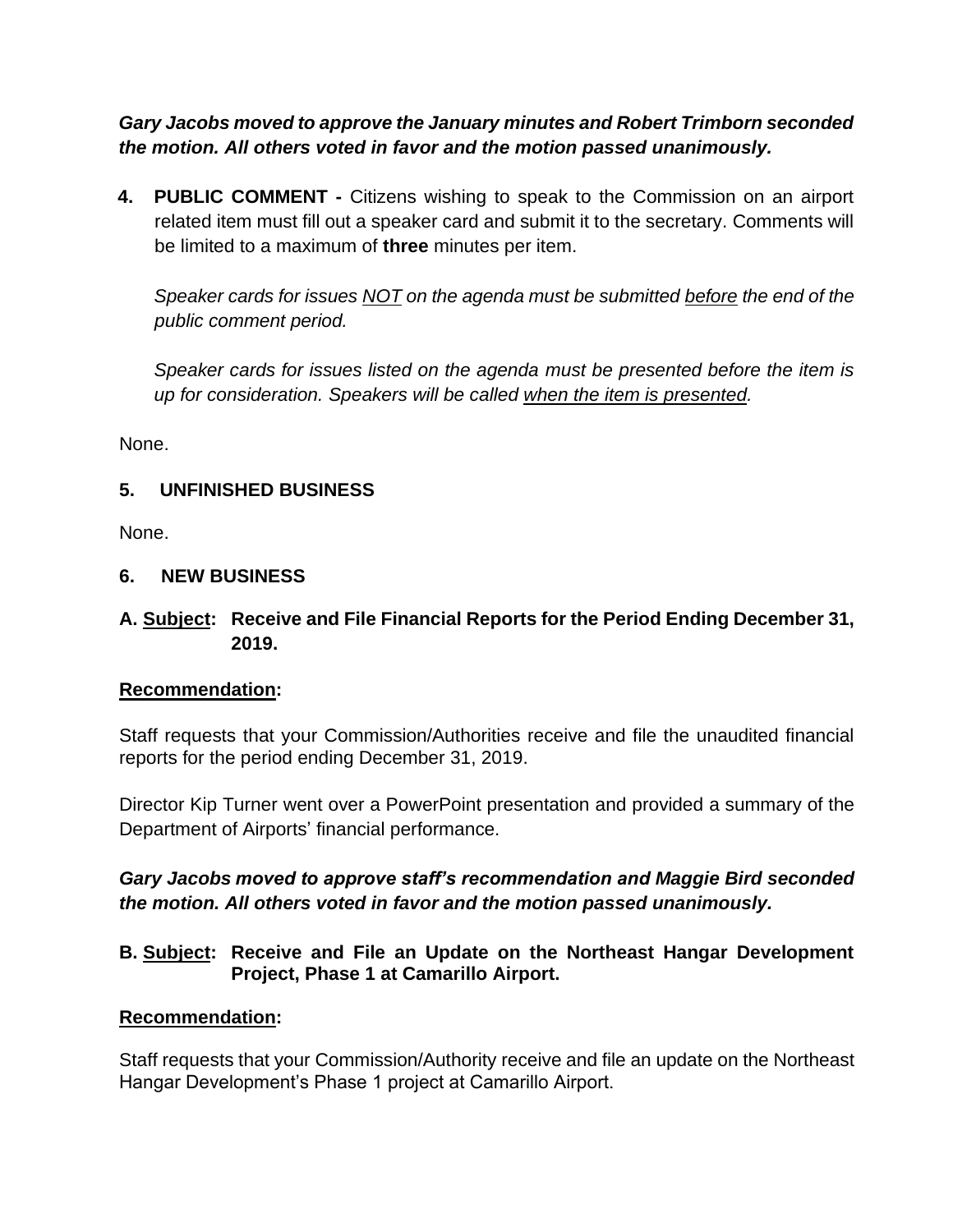Projects Administrator Erin Powers went over a PowerPoint presentation and provided an updated on the Northeast Hangar Development project. Director Turner and Ms. Powers responded to questions posed by Commission members pertaining to project details, specifications, costs and anticipated revenue.

*Robert Trimborn moved to approve staff's recommendation and Maggie Bird seconded the motion. All others voted in favor and the motion passed unanimously.*

**C. Subject: Recommendation that the Board of Supervisors Approve, and Authorize the Director of Airports or His Designee to Sign, Amendment Number 1 to the Consulting Services Contract for the Camarillo Airport Northeast Hangar Development with Mead and Hunt, Inc., Raising the Total Amount of the Contract by \$143,051 to \$1,455,601.**

## **Recommendation:**

Staff requests that your Commission/Authority recommend that the Board of Supervisors:

Approve, and Authorize the Director of Airports or His Designee to Sign, Amendment Number 1 to the Consulting Services Contract for the Camarillo Airport Northeast Hangar Development with Mead and Hunt, Inc., raising the total amount of the contract by \$143,051to \$1,455,601 (Attachment 1).

Projects Administrator Erin Powers explained that the increased contract amount will go towards covering various redesign costs that were required by the permitting agencies, as well as costs for additional biological surveys and additional inspections required to expand the infiltration detention system. Ms. Powers shared that while many of these costs would normally be eligible for federal funding, the Department of Airports does not anticipate that the federal government would increase the grant amount to cover the fees at this point in the project.

## *Robert Trimborn moved to approve staff's recommendation and Maggie Bird seconded the motion. All others voted in favor and the motion passed unanimously.*

# **7. DIRECTOR'S REPORT**

Director Kip Turner shared that there was an aircraft incident (wheels up landing) on January 20<sup>th</sup> at Oxnard Airport however there were no injuries. Director Turner shared that the agenda for the Commission meeting in March would include the following items: 1) Grant Acceptance for CMA Master Plan Study; 2) CMA Master Plan Agreement; 3) Cloud Nine Mitigated Negative Declaration (MND); and, 4) New Hangar Lease. Mr. Turner also shared that the Commission bylaws may need to be placed on the April meeting agenda however he will discuss this further with the chair of the Commission.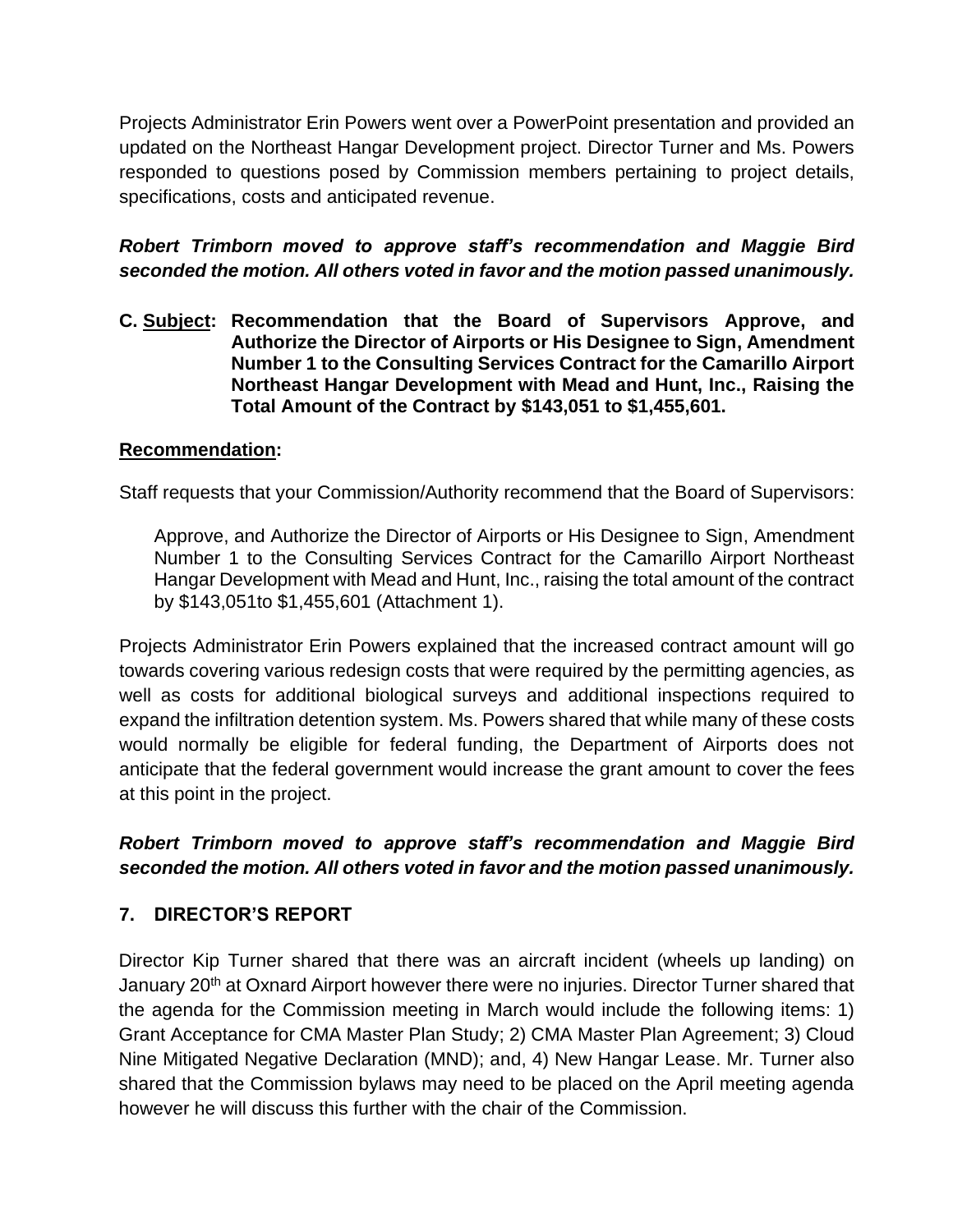Mr. Turner provided a projects update. Regarding the Taxiway H project at Camarillo Airport, the grants have been executed and a contract was awarded to Maxwell Asphalt. It is anticipated that a Notice to Proceed will go out very soon and there will be a preconstruction meeting in March. Regarding the private RKR project (also known as CloudNine) at Camarillo Airport, as previously mentioned the MND will come before the Commission in March. Regarding the Airport Layout Plan for Oxnard Airport, a final report was submitted to the Federal Aviation Administration (FAA) on January 31<sup>st</sup>. Regarding the runway project at Oxnard Airport, it is anticipated that a Notice to Proceed for design will come before the Commission in the April/May timeframe, with construction for this project taking place in June, 2021. Regarding the discrepancies noted in the Part 139 inspection that occurred at Oxnard Airport, the runway markings were completed in December and the taxiway sign panels have been replaced. The remaining item to be addressed is to refresh the taxiway striping and the Department of Airports will be going out to bid for that project soon. Regarding the master plans/system plans for both Camarillo and Oxnard airports, it is anticipated the FAA will contribute \$600,000 towards this effort. As previously mentioned, this item will come before the Commission in March.

Mr. Turner introduced Sean Herder who is the new operations supervisor at Oxnard Airport. He shared that the recruitment for the vacant deputy director position is still open but names of potential candidates have been referred for consideration. He also mentioned that there are a few other open positions to be filled but the hope is to be fully staffed by the end of first quarter. Lastly, Mr. Turner requested that John Feldhans, operations supervisor at Camarillo Airport, provide an update on the camera systems at both Camarillo Airport and Oxnard Airport.

## **8. REPORTS**

Monthly Activity Report – December 2019 Monthly Noise Complaints – December 2019 Consultant Reports – December 2019 Airport Tenant Project Status – January 2020 Project Status – January 2020 Rotation Schedule Meeting Calendar

#### *Reports were received and filed.*

#### **9. CORRESPONDENCE**

Letter dated December 31, 2019 from Kip Turner to Darren Kettle, Ventura County Transportation Commission re: December 6, 2019, Letter from City of Camarillo Regarding CloudNine Project